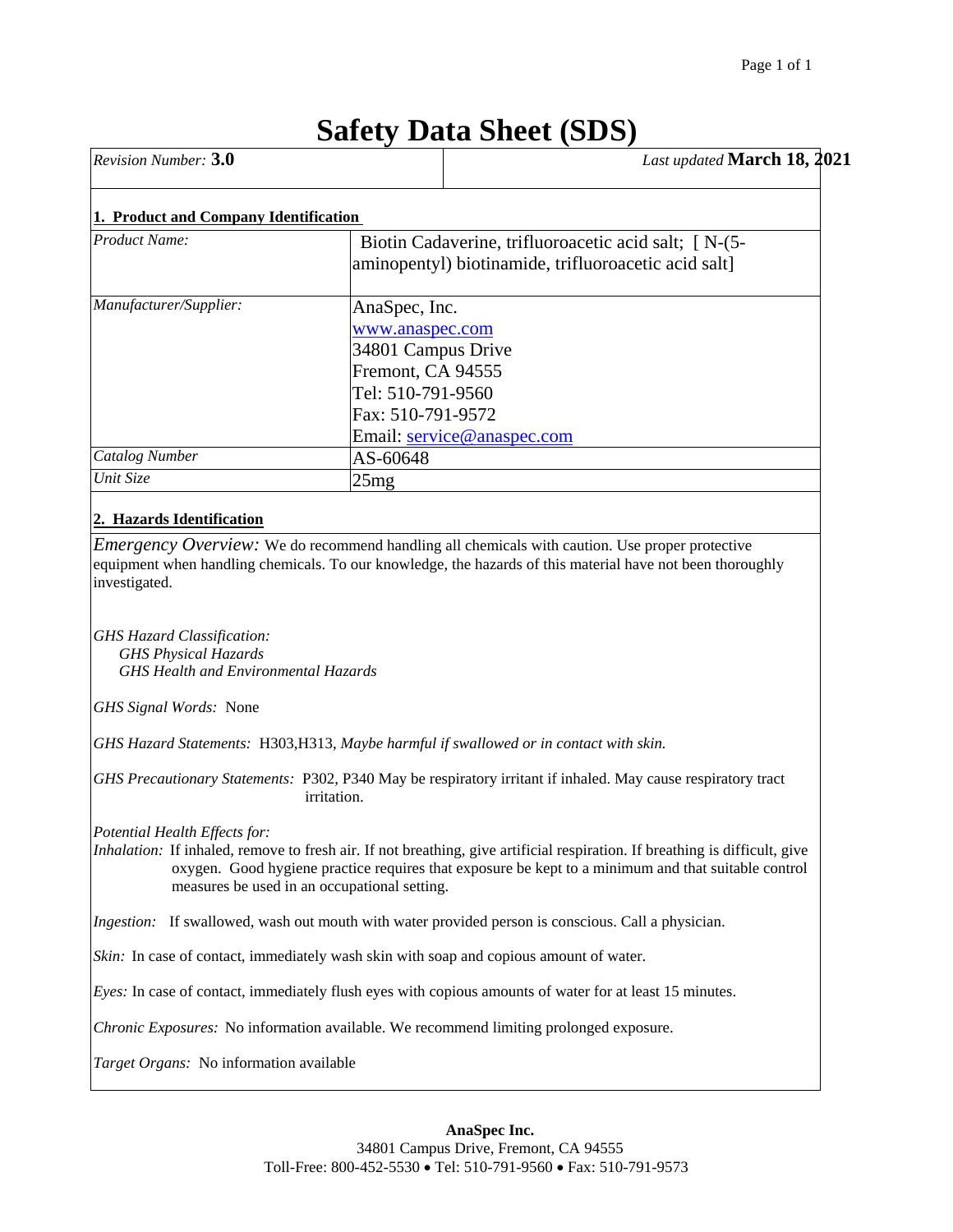# **3. Composition**

*Ingredients/Components:* 

*Chemical Name:* Biotin Cadaverine, trifluoroacetic acid salt; [ N-(5-aminopentyl) biotinamide, trifluoroacetic acid ] Molecular Formula:  $C_{17}H_{29}F_3N_4O_4S$  Molecular weight: 442.5 CAS-No N/A<br>EC-No N/A  $EC-No$ 



# **4. First Aid Measures**

| Inhalation: | If dust is inhaled, remove from contaminated area.                                                  |
|-------------|-----------------------------------------------------------------------------------------------------|
|             | Encourage patient to blow nose to ensure clear passage of breathing.                                |
|             | If irritation or discomfort persists seek medical attention.                                        |
| Ingestion:  | If swallowed do <b>NOT</b> induce vomiting.                                                         |
|             | If vomiting occurs, lean patient forward or place on left side (head-down position, if possible) to |
|             | maintain open airway and prevent aspiration.                                                        |
|             | Observe the patient carefully.                                                                      |
|             | Give water to rinse out mouth, then provide liquid slowly and as much as casualty can comfortably   |
|             | drink.                                                                                              |
|             | Seek medical advice.                                                                                |
| Skin:       | If skin or hair contact occurs:                                                                     |
|             | Flush skin and hair with running water (and soap if available).                                     |
|             | Seek medical attention in event of irritation.                                                      |
| Eyes:       | If this product comes in contact with the eyes:                                                     |
|             | Wash out immediately with fresh running water.                                                      |
|             | Ensure complete irrigation of the eye by keeping eyelids apart and away from eye and moving the     |
|             | eyelids by occasionally lifting the upper and lower lids.                                           |
|             | If pain persists or recurs seek medical attention.                                                  |
|             |                                                                                                     |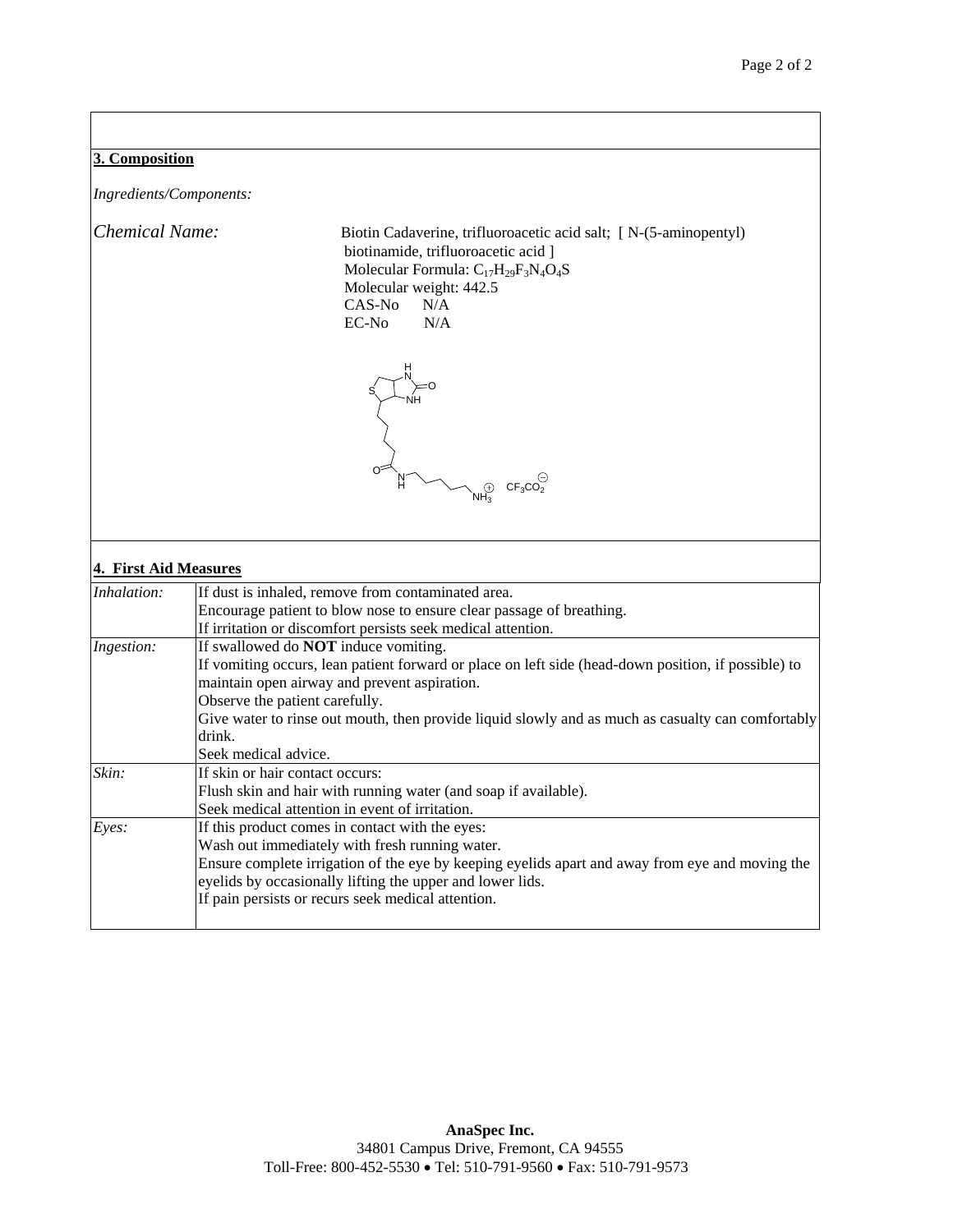| Extinguishing media:                 | Water spray or fog.                                                            |
|--------------------------------------|--------------------------------------------------------------------------------|
|                                      | Alcohol resistant foam.                                                        |
|                                      |                                                                                |
|                                      | Dry chemical powder.                                                           |
|                                      | BCF (where regulations permit).                                                |
|                                      | Carbon dioxide                                                                 |
|                                      |                                                                                |
| Special firefighting procedures:     | Alert Emergency Responders and tell them location and nature of<br>hazard.     |
|                                      | Wear breathing apparatus plus protective gloves.                               |
|                                      | Prevent, by any means available, spillage from entering drains or water        |
|                                      | course.                                                                        |
|                                      | Use water delivered as a fine spray to control fire and cool adjacent<br>area. |
|                                      | <b>DO NOT</b> approach containers suspected to be hot.                         |
|                                      | Cool fire exposed containers with water spray from a protected                 |
|                                      | location.                                                                      |
|                                      | If safe to do so, remove containers from path of fire.                         |
|                                      | Equipment should be thoroughly decontaminated after use.                       |
|                                      |                                                                                |
| Unusual fire and explosions hazards: | Emits toxic fumes under fire conditions                                        |

# **6. Accidental Release Measures**

| <i>Spill response</i> | Remove all ignition sources.                                                     |  |  |
|-----------------------|----------------------------------------------------------------------------------|--|--|
|                       | Clean up all spills immediately.                                                 |  |  |
|                       | Avoid contact with skin and eyes.                                                |  |  |
|                       | Control personal contact by using protective equipment.                          |  |  |
|                       | Use dry clean up procedures and avoid generating dust.                           |  |  |
|                       | Place in a suitable, labeled container for waste disposal                        |  |  |
| Containment           | Avoid all personal contact, including inhalation.                                |  |  |
|                       | Wear protective clothing when risk of exposure occurs.                           |  |  |
|                       | Use in a well-ventilated area.                                                   |  |  |
|                       | DO NOT enter confined spaces until atmosphere has been checked.                  |  |  |
|                       | DO NOT allow material to contact humans, exposed food or food utensils.          |  |  |
|                       | Avoid contact with incompatible materials.                                       |  |  |
|                       | When handling, DO NOT eat, drink or smoke.                                       |  |  |
|                       | Keep containers securely sealed when not in use.                                 |  |  |
|                       | Avoid physical damage to containers.                                             |  |  |
|                       | Always wash hands with soap and water after handling.                            |  |  |
|                       | Use good occupational work practice.                                             |  |  |
|                       | Empty containers may contain residual dust which has the potential to accumulate |  |  |
|                       | following settling. Such dusts may explode in the presence of an appropriate     |  |  |
|                       | ignition source.                                                                 |  |  |
|                       | Do NOT cut, drill, grind or weld such containers                                 |  |  |
| <b>PPE</b>            | Use personal protective equipment                                                |  |  |

# **7. Handling and Storage**

Store at -20°C desiccated and protected from light. Store away from oxidizing agent.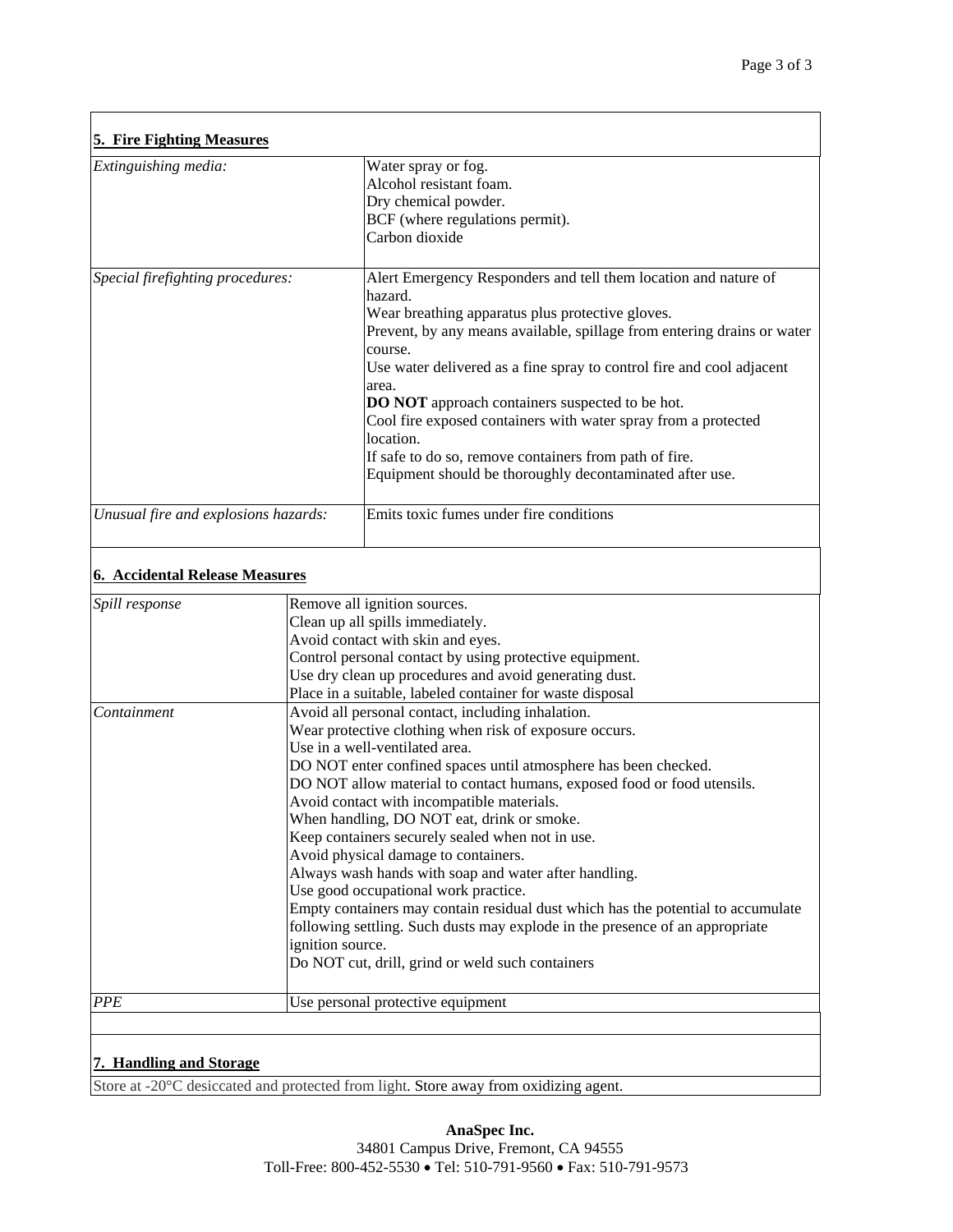| 8. Exposure Controls / Personal Protection |                                                                                        |  |
|--------------------------------------------|----------------------------------------------------------------------------------------|--|
| Engineering controls                       | Local exhaust ventilation is required where solids are handled as powders or crystals; |  |
|                                            | even when particulates are relatively large, a certain proportion will be powdered by  |  |

|            | even when particulates are relatively large, a certain proportion will be powdered by<br>mutual friction.<br>Exhaust ventilation should be designed to prevent accumulation and re-circulation of<br>particulates in the workplace.<br>If in spite of local exhaust an adverse concentration of the substance in air could occur,<br>respiratory protection should be considered. Such protection might consist of:<br>(a): particle dust respirators, if necessary, combined with an absorption cartridge;<br>(b): filter respirators with absorption cartridge or canister of the right type;<br>(c): fresh-air hoods or masks |
|------------|----------------------------------------------------------------------------------------------------------------------------------------------------------------------------------------------------------------------------------------------------------------------------------------------------------------------------------------------------------------------------------------------------------------------------------------------------------------------------------------------------------------------------------------------------------------------------------------------------------------------------------|
|            | Build-up of electrostatic charge on the dust particle, may be prevented by bonding and<br>grounding.                                                                                                                                                                                                                                                                                                                                                                                                                                                                                                                             |
|            | Powder handling equipment such as dust collectors, dryers and mills may require<br>additional protection measures such as explosion venting.                                                                                                                                                                                                                                                                                                                                                                                                                                                                                     |
|            | Air contaminants generated in the workplace possess varying "escape" velocities which,<br>in turn, determine the "capture velocities" of fresh circulating air required to efficiently<br>remove the contaminant.                                                                                                                                                                                                                                                                                                                                                                                                                |
| <b>PPE</b> | Use personal protective equipment                                                                                                                                                                                                                                                                                                                                                                                                                                                                                                                                                                                                |

## **9. Physical and Chemical Properties**

| <b>Physical State</b> | Solid                  |
|-----------------------|------------------------|
| <i>Odour</i>          | Not available          |
| Solubility in Water   | Slightly water soluble |
| Specific Gravity      | Not available          |
| pH                    | Not available          |
| <b>Boiling Point</b>  | Not available          |
| <b>Melting Point</b>  | Not available          |
| <b>Flash Point</b>    | N/A                    |
| Vapor Pressure:       | N/A                    |
| Vapor Density:        | N/A                    |

#### **10. Stability and Reactivity**

| <b>Thermal Decomposition</b>        | No data available                |
|-------------------------------------|----------------------------------|
| Dangerous Products of Decomposition | No data available                |
| Dangerous Reactions                 | COx, NO <sub>x</sub> when burned |

Keep container tightly closed in a dry well-ventilated place. Containers which are opened must be carefully resealed and kept upright. Store in -20°C refrigerator.

#### **11. Toxicological Information**

| RT<br>mber<br>111<br>, <b>14</b><br>. | 'N<br>17 T T                                 |
|---------------------------------------|----------------------------------------------|
| T<br>$. \alpha vio$<br>11 олісн       | 'N<br>.<br>'ailable.<br>01101<br>،tıor<br>пя |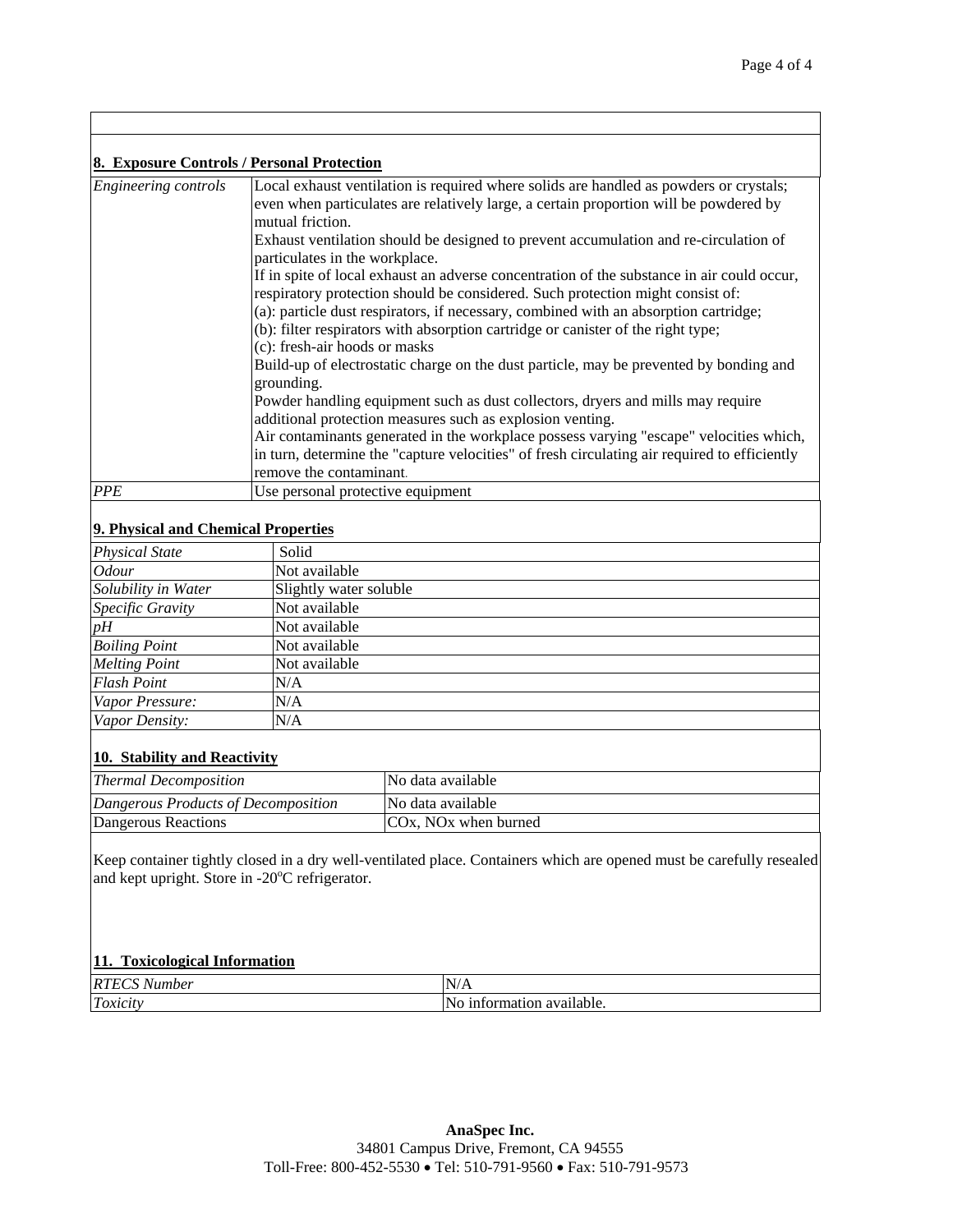| Health Hazards                            | Although ingestion is not thought to produce harmful<br>effects, the material may still be damaging to the<br>health of the individual following ingestion, especially<br>where pre-existing organ (e.g. liver, kidney)<br>damage is evident. In an occupational setting however,<br>ingestion of insignificant quantities is not thought to be<br>cause for concern. |
|-------------------------------------------|-----------------------------------------------------------------------------------------------------------------------------------------------------------------------------------------------------------------------------------------------------------------------------------------------------------------------------------------------------------------------|
| Potential Hazards                         | Not available                                                                                                                                                                                                                                                                                                                                                         |
| Carcinogenicity:                          | No significant acute toxicological data identified                                                                                                                                                                                                                                                                                                                    |
| OSHA Permissible Exposure Limit(PEL) Data | N/A                                                                                                                                                                                                                                                                                                                                                                   |
| <b>ACGIH Threshold Limit Values (TLV)</b> | N/A                                                                                                                                                                                                                                                                                                                                                                   |

*Reproductive Toxicity:*  $\blacksquare$  No information available

#### **12. Ecological Information**

No information available.

#### **13. Disposal Considerations**

All waste must be handled in accordance with local, state and federal regulations. Legislation addressing waste disposal requirements may differ by country, state and/ or territory. Each user must refer to laws operating in their area. In some areas, certain wastes must be tracked.

## **14. Transport Information**

| Hazard Class                 | N/A |
|------------------------------|-----|
| <b>Identification Number</b> | N/A |
| <b>Packing Group</b>         | N/A |
| Proper Shipping Name (DOT)   | N/A |

#### **15. Regulatory Information**

*California Proposition 65: N/A US TSCA (Toxic Substance Control Act):* N/A *US CERCLA (Comprehensive Environmental Response, Compensation, and Liability Act:* N/A *US SARA Title III (Superfund Amendments and Reauthorization Act:* N/A *US Other:* N/A

*EC EINICS (European Inventory of Existing Commercial Chemical Substances) Number: N/A* 

*EC Risk Statements:* N/A

Other Country Regulations: N/A

## **16. Other Information**

It is not intended for food, drug, household, agricultural or cosmetic use. A technically qualified individual experienced in handling potentially hazardous chemicals must supervise its use. The

#### **AnaSpec Inc.**

34801 Campus Drive, Fremont, CA 94555 Toll-Free: 800-452-5530 • Tel: 510-791-9560 • Fax: 510-791-9573